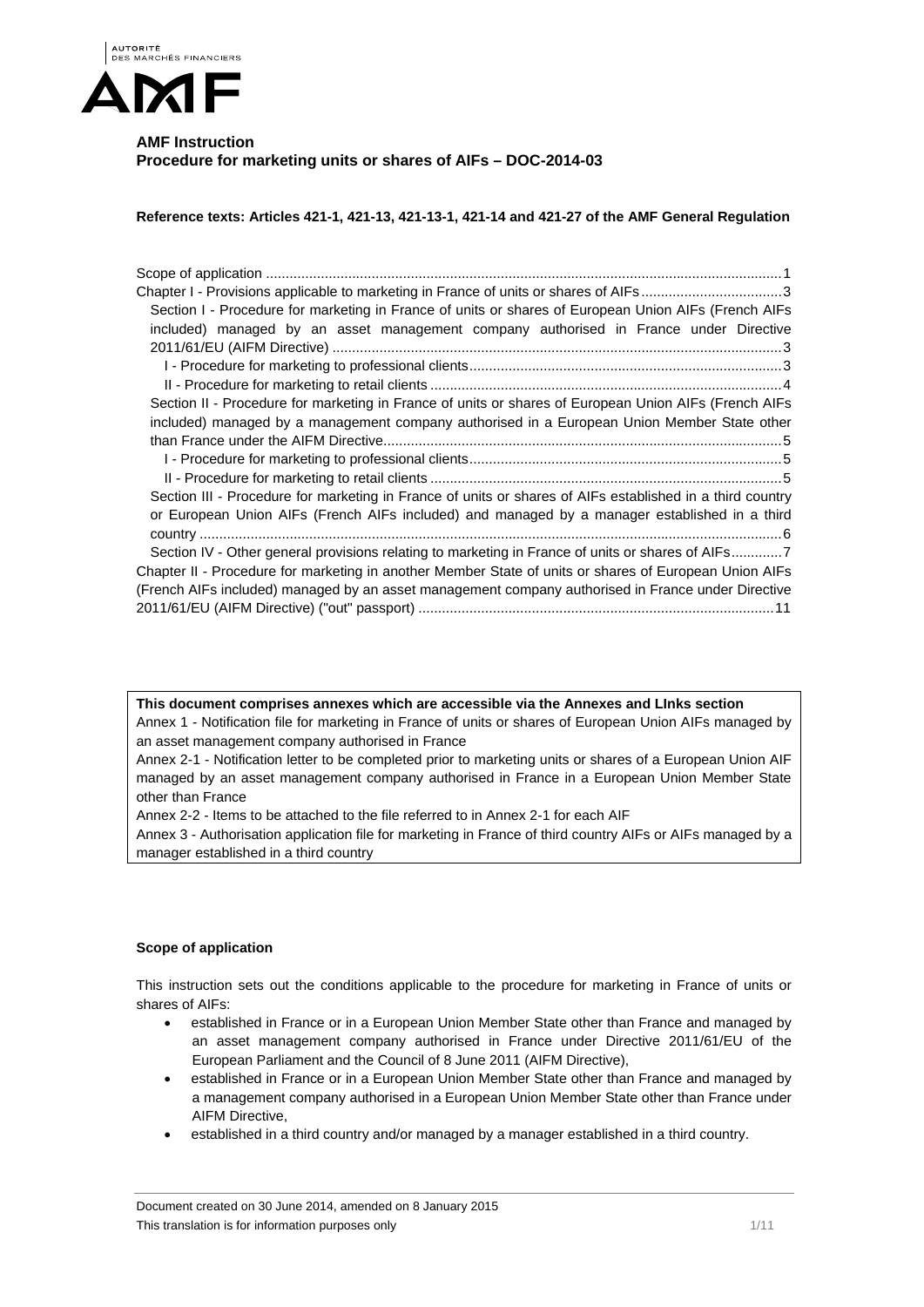

This instruction also sets out the procedure applicable to marketing in another European Union Member State of the units or shares of a European Union AIF (including of French AIFs) managed by an asset management company authorised in France under the AIFM Directive ("out" passport).

This instruction does not explain the provisions relating to the passport mechanism provided by Directive 2003/71/EC of the European Parliament and the Council of 4 November 2003 on the prospectus to be published when securities are offered to the public or admitted to trading, amended by Directive 2010/73/EU of 24 November 2010.

In this respect it is stated that if an AIF is of the closed-ended type within the meaning of Directive 2003/71/EC, application should be made both of the provisions of this instruction and of those based on Directive 2003/71/EC of the European Parliament and the Council of 4 November 2003.

Finally, this instruction does not apply to French asset management companies not authorised under the AIFM Directive.<sup>1</sup> Nor does it concern marketing of units or shares of AIFs under Regulation (EU) n° 345/2013 of the European Parliament and the Council of 17 April 2013 on European venture capital funds or Regulation (EU) n° 346/2013 of the European Parliament and the Council of 17 April 2013 on European social entrepreneurship funds.

### **Terms used**

The term AIF also refers to the "Other AIFs" referred to in Article L. 214-24, III of the Monetary and Financial Code.

When the AIF is self-managed, the terms "asset management company", "management company" and "manager" refer to the AIF itself.

The term professional clients refers to:

- professional clients corresponding to the criteria of Article D. 533-11 of the Monetary and Financial Code, and
- $\bullet$  clients opting for professional client treatment.<sup>2</sup>

 1 In other words, this instruction does not apply to asset management companies for which the total value of the assets of the AIFs they manage, calculated in accordance with Article 2 of Delegated Regulation (EU) n° 231/2013 of the Commission of 19 December 2012, is below the thresholds set out in Article R. 532-12-1 of the Monetary and Financial Code and which have not opted for full application of the AIFM directive.<br> $2.0$  tigle 1. 533.46 of the Menatery and Financial Code, see also 0.

Article L. 533-16 of the Monetary and Financial Code, see also Articles 314-6 and 314-7 of the AMF General Regulation applicable to asset management companies authorised under the AIFM Directive by reference to Article 319-4 of the AMF General Regulation.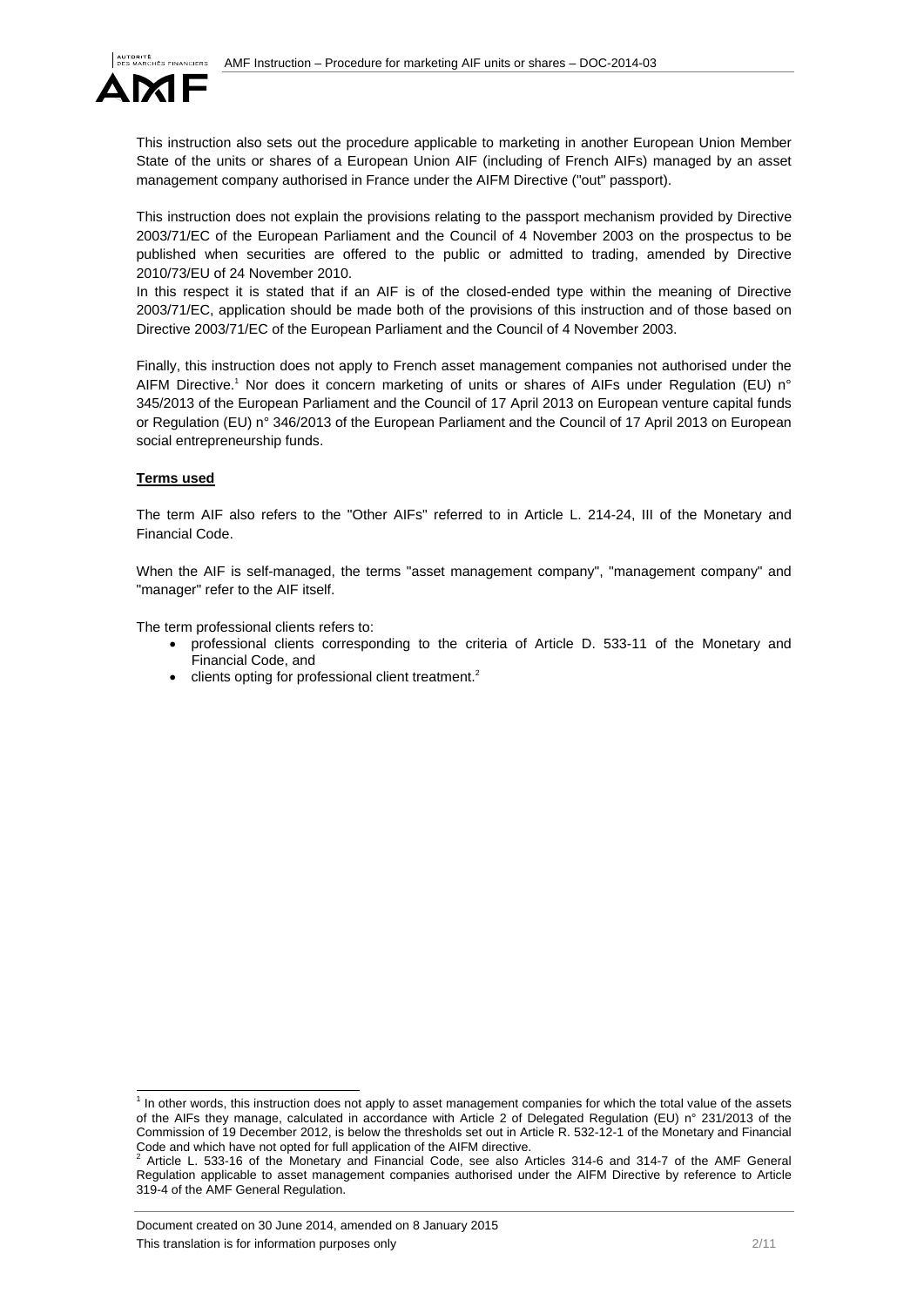

## **Chapter I - Provisions applicable to marketing in France of units or shares of AIFs**

## **Section I - Procedure for marketing in France of units or shares of European Union AIFs (French AIFs included) managed by an asset management company authorised in France under Directive 2011/61/EU (AIFM Directive)**

As an introduction, when the application for marketing in France (to professional or retail clients) concerns a French authorised or declared AIF<sup>3</sup> and is made at the same time as the authorisation application or declaration of the AIF, the asset management company shall refer to the instruction applicable to the AIF in question (see AMF Instructions - DOC 2011-20, 2011-21, 2011-22, 2011-23 and 2012-06). If the application for marketing in France (to professional or retail clients) is made after the authorisation or declaration, the asset management company shall refer to the procedure hereafter.

Only (French) AIFs authorised or declared after 22 July 2014 must comply with the obligation of notification and authorisation of marketing in France provided by Article L. 214-24-1 of the Monetary and Financial Code.

You are also reminded that pursuant to Article 33 of Decree n° 2013-676 of 25 July 2013 amending the legal framework of asset management, the regime for marketing in France of AIFs established in the European Union and managed by an asset management company does not apply to marketing of units or shares of AIFs subject to a public offer with a prospectus that was drafted and published in accordance with Directive 2003/71/EC of the European Parliament and the Council of 4 November 2003 prior to 27 July 2013, for the period of validity of the prospectus.

#### **I - Procedure for marketing to professional clients**

#### **Article 1**

Pursuant to Article 421-1 of the AMF General Regulation, all AIFs established in France or in another European Union Member State and managed by an asset management company authorised in France under Directive 2011/61/EU (AIFM Directive) must be the subject of a procedure of notification to the AMF prior to marketing their units or shares in France to professional clients.

### **Article 2**

The notification file comprises:

- 1) a duly completed copy of the form in Annex 1 to this instruction,
- 2) the attachments referred to in Annex I, along with any other document that the management company deems necessary for the examination of the application.

#### **Article 3**

The notification file is transmitted directly to the AMF through the GECO database extranet of the asset management company. If the AIF is not referenced in the GECO database when the application is made and does not require authorisation or declaration, the asset management company must register beforehand.

#### **Article 4**

When it receives a complete notification file, the AMF sends an acknowledgement of receipt for the file by e-mail.

#### **Article 5**

Pursuant to Article 421-2 of the AMF General Regulation, the AMF shall indicate within 20 business days of receipt of the complete notification file whether the asset management company may start marketing the units or shares of the AIF to professional clients.

 3 These are retail investment funds, funds of alternative funds, private equity funds, real estate collective investment undertakings (OPCI), professional real estate collective investment undertakings, professional investment funds, professional specialised funds, professional private equity funds and employee investment undertakings.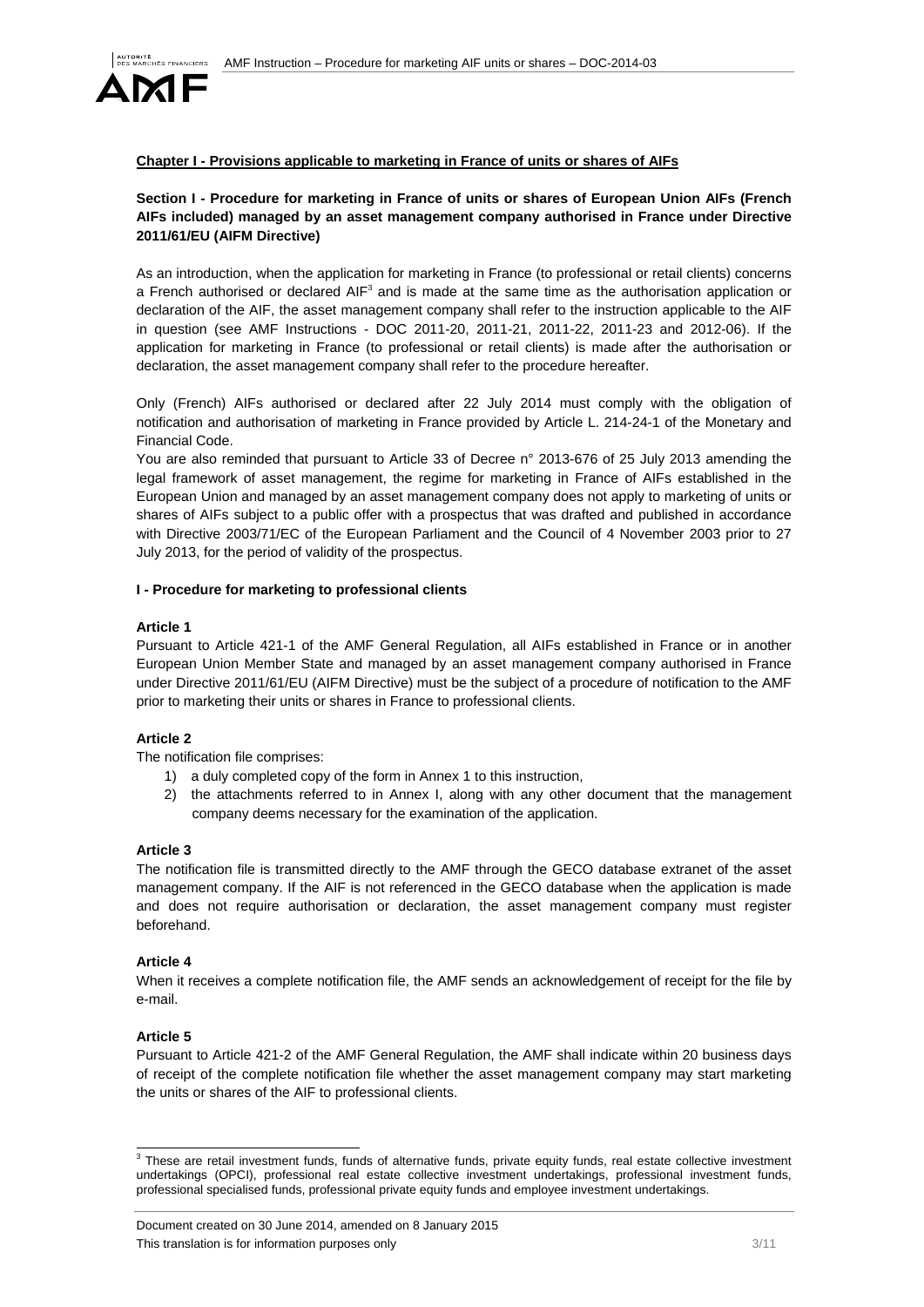

The AMF may ask for further information; if it does so, it informs the asset management company to this effect. The asset management company may send this additional information to the AMF by e-mail, indicating the references of the file.

Pursuant to Article 421-2 of the AMF General Regulation, the AMF shall only object to marketing of the AIF if the management of said AIF by the asset management company is not, or will not be compliant with the laws and regulations applicable to asset management companies or with Books II and V of the Monetary and Financial Code.

Marketing may only start in France when the asset management company has received the positive decision of the AMF sent by e-mail.

#### **Article 6**

Pursuant to Article 421-3 of the AMF General Regulation, in the event of a material change to any of the particulars communicated in accordance with Article 2 of this Instruction, the asset management company shall inform the AMF to this effect by e-mail to the address passports-AIFM@amf-france.org, at least one month before implementing the change as regards any changes planned by the asset management company, or immediately after an unplanned change has occurred.

#### **II - Procedure for marketing to retail clients**

#### **Article 7**

Pursuant to Article 421-13 of the AMF General Regulation, all marketing in France to retail clients is subject to an authorisation procedure.

All authorisation applications for marketing in France to retail clients must also be accompanied by a marketing notification referred to in Article 1 of this instruction or must be made after such notification:

#### *a) For French AIFs*

## *1st case - An application is being made for marketing to retail clients at the same time as marketing to professional clients*

If, when filing the application referred to in Article 1, the asset management company is also applying for an authorisation for marketing in France of units or shares of AIFs to retail clients, the AMF shall indicate within the same period of 20 business days referred to in Article 5, subject to the file being complete, whether the asset management company may start marketing the units or shares of the AIF to retail clients.

*2nd case - An application is being made for marketing to retail clients when the AIF can already be marketed to professional clients* 

If, when filing the application referred to in Article 1, the asset management company did not also apply for an authorisation for marketing in France of units or shares of AIFs to retail clients, the AMF shall indicate within a period of 20 business days, subject to the file being complete, whether the asset management company may start marketing the units or shares of the AIF to retail clients.

#### *b) For AIFs established in a European Union Member State other than France*

Marketing in France to retail clients of units or shares of AIFs established in a European Union Member State other than France is subject to the particular conditions provided by Article 421-13 of the AMF General Regulation;

- 1) an instrument of information exchange and mutual assistance in the area of discretionary asset management has been put in place between the AMF and the supervisory authority of the AIF;
- 2) the AIF meets the conditions provided by a mutual recognition agreement for AIFs that may be marketed to retail clients, entered into between the AMF and the supervisory authority of the AIF.

In this case, the asset management company shall attach evidence of compliance with the abovementioned conditions to the file. Any incomplete application shall be inadmissible.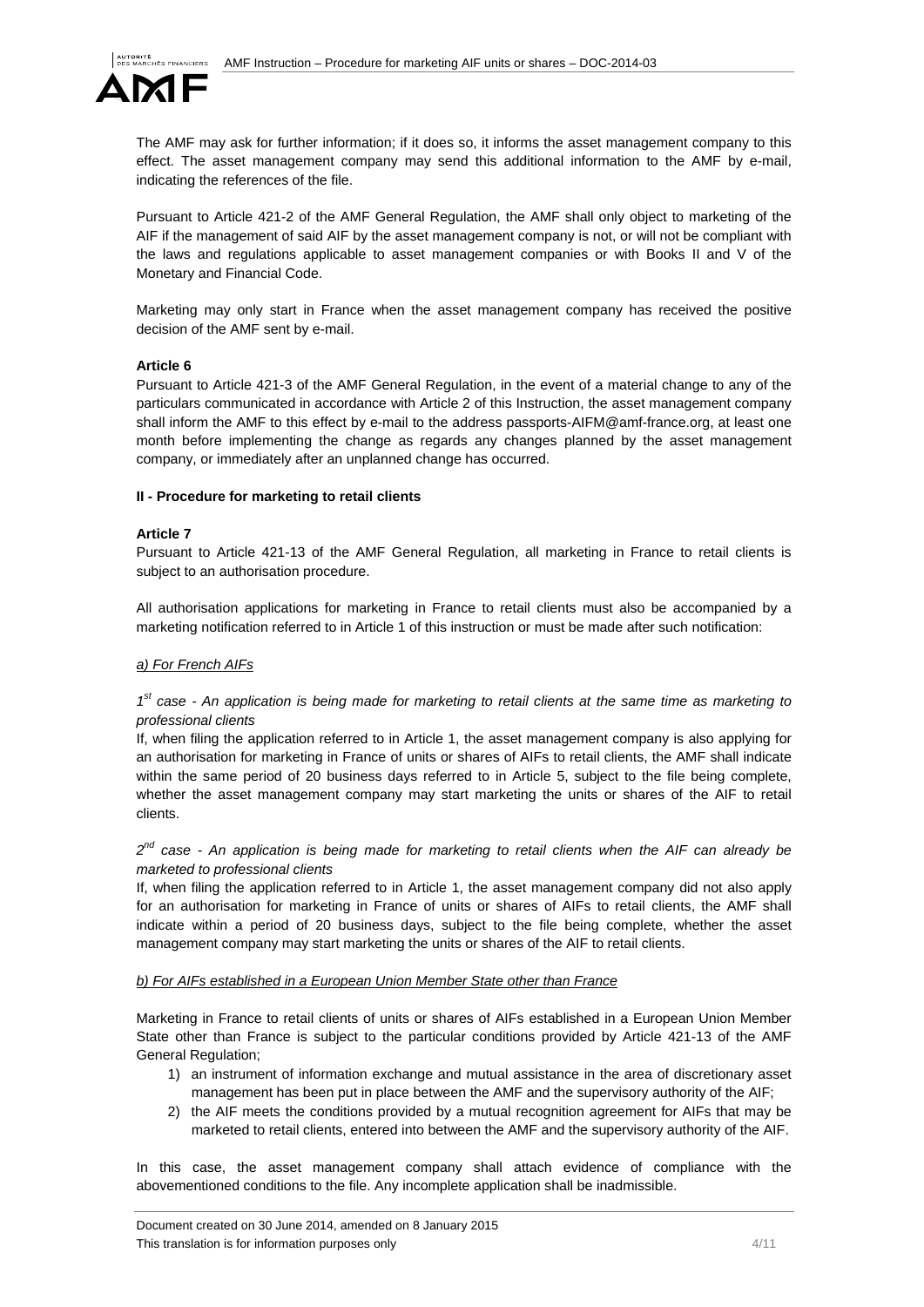

If the file is complete, the AMF shall indicate within 20 business days whether the asset management company may start marketing the units or shares of the AIF to retail clients

**Section II - Procedure for marketing in France of units or shares of European Union AIFs (French AIFs included) managed by a management company authorised in a European Union Member State other than France under the AIFM Directive** 

### **I - Procedure for marketing to professional clients**

### **Article 10**

All AIFs established in France or in another European Member State and managed by a management company authorised under Directive 2011/61/UE in a European Member State other than France must be the subject, prior to marketing in France of their units or shares to professional clients, of a notification to the authority of the said management company (Article 32 of Directive 2011/61/EU).

This notification is transmitted by the home authority of the management company to the AMF. This transmission is notified to the management company by its home authority. Marketing may start in France as of the date of that notification to the management company by its competent authority.

### **II - Procedure for marketing to retail clients**

### **Article 11**

All AIFs established in France or in another European Union Member State and managed by a management company authorised under Directive 2011/61/UE in a European Member State other than France must be the subject, prior to marketing in France of their units or shares to retail clients, of an authorisation procedure (Article 421-13 of the AMF General Regulation).

The marketing authorisation application file ("marketing application") shall be signed by a person duly empowered by the management company, which is to say either one of the seneior managers of the management company or a person specifically empowered to that effect.

This marketing application may not be made before the AMF has received the notification referred to in Article 10. In other words, the notification procedure referred to in Article 10 must have been complied with beforehand.

## **Article 12**

Marketing in France to retail clients of units or shares of AIFs managed by a management company established in a European Union Member State other than France is subject to the particular conditions provided by Article 421-13 of the AMF General Regulation:

- 1) an instrument of information exchange and mutual assistance in the area of discretionary asset management has been put in place between the AMF and the supervisory authority of the management company; and
- 2) the management company meets the conditions provided by a mutual recognition agreement setting out the particular requirements applicable to the authorisation of management companies of AIFs that may be marketed to retail clients, entered into between the AMF and the supervisory authority of the management company.

Also, marketing in France to retail clients of units or shares of AIFs established in a European Union Member State other than France is subject to the particular conditions provided by Article 421-13 of the AMF General Regulation:

- 1) an instrument of information exchange and mutual assistance in the area of discretionary asset management has been put in place between the AMF and the supervisory authority of the AIF;
- 2) the AIF meets the conditions provided by a mutual recognition agreement for AIFs that may be marketed to retail clients, entered into between the AMF and the supervisory authority of the AIF.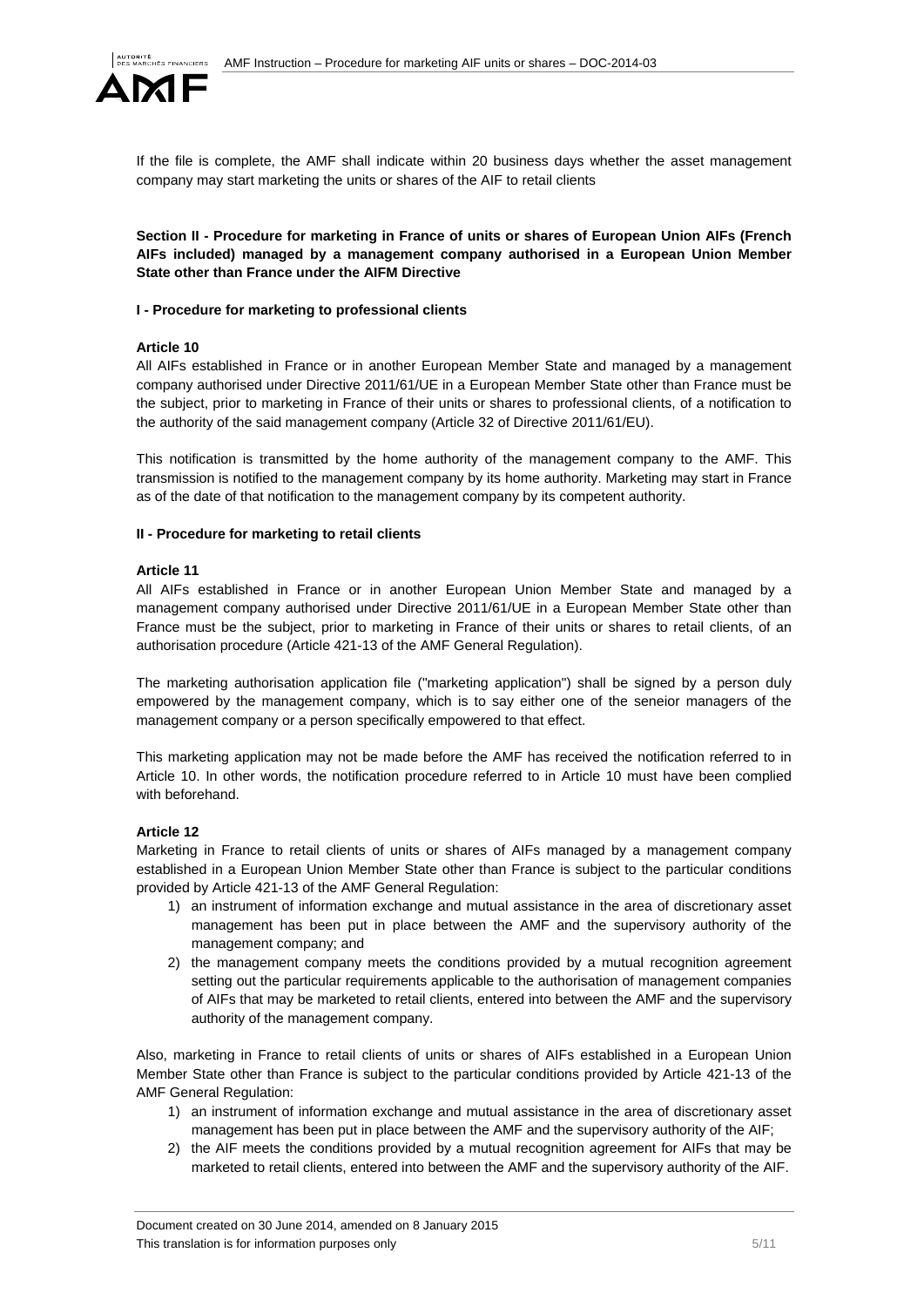

The management company shall attach evidence of compliance with the abovementioned conditions to the file. Any incomplete application shall be inadmissible.

The application file shall be transmitted by e-mail to the following address: gio@amf-france.org.

#### **Article 13**

When it receives a complete marketing application, the AMF sends an acknowledgement of receipt for the file by e-mail.

#### **Article 14**

The AMF shall indicate within 20 business days of receipt of the complete file whether the asset management company may start marketing the units or shares of the AIF to retail clients.

The AMF may ask for further information; if it does so, it informs the management company to this effect. The management company may send this additional information to the AMF by e-mail, by post or by fax, indicating the references of the file.

Marketing may only start in France when the management company has received the positive decision of the AMF.

#### **Article 15**

The management company shall inform the AMF promptly by e-mail to the address gio@amf-france.org of any material change to the particulars transmitted in the marketing authorisation application. The AMF may take any measure including, if necessary, the express prohibition of marketing in France to retail clients of the shares or units of the AIF.

## **Section III - Procedure for marketing in France of units or shares of AIFs established in a third country or European Union AIFs (French AIFs included) and managed by a manager established in a third country**

This section applies, for marketing to professional clients and retail clients:

- to AIFs of third countries, whether they are managed by an asset management company, management company or manager established in a third country
- to AIFs, whether they are established in the European Union (France included) or in a third country, where they are managed by a manager established in a third country.

#### **Article 16**

Pursuant to Article 421-13-1 of the AMF General Regulation, any AIF established in a third country or any AIF established in the European Union and managed by a manager established in a third country, must be the subject, prior to marketing in France of its units or shares, of a procedure of authorisation by the AMF.

The marketing application must:

- provide evidence of compliance with the conditions set out in Article D. 214-32 of the Monetary and Financial Code; and
- for marketing to retail clients, provide evidence of compliance with the conditions set out in Article 421-13 of the AMF General Regulation.

Any incomplete application shall be inadmissible.

The marketing application shall be signed by a person duly empowered by the asset management company, management company or manager. This person shall be one of the senior managers of the asset management company, management company or manager or a person specifically empowered to that effect.

#### **Article 17**

The marketing application shall comprise: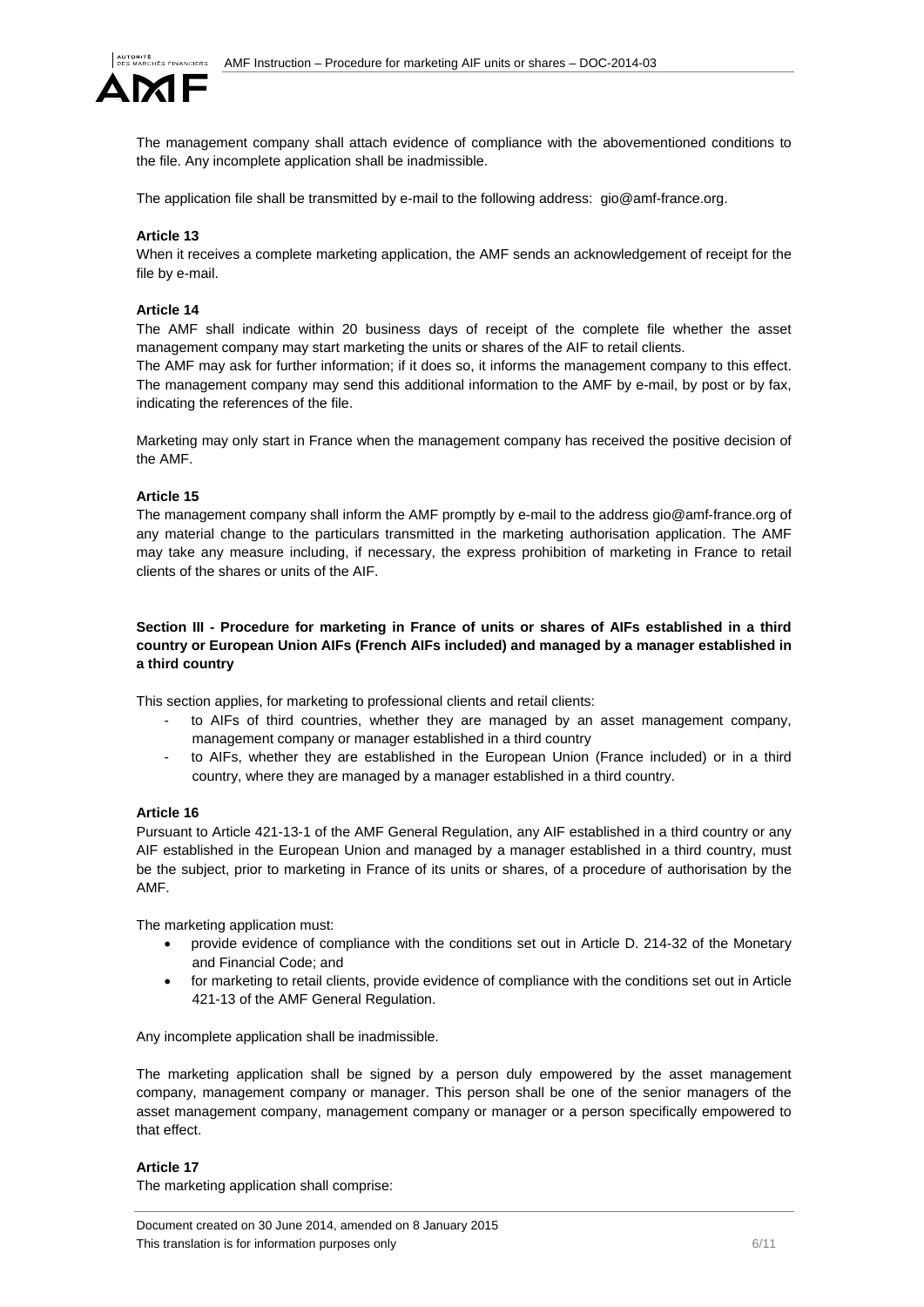

- 1) a duly completed copy of the form in Annex 3 to this instruction,
- 2) the attachments referred to in Annex 3, along with any other document that the asset management company, management company or manager deems necessary for the examination of the application.

The marketing application may be transmitted directly to the AMF:

- via the GECO database of the asset management company; or
- by e-mail to the address gio@amf-france.org for management companies established in a European Union Member State other than France or managers established in a third country.

### **Article 18**

When it receives a complete marketing application, the AMF sends an acknowledgement of receipt for the file by e-mail.

### **Article 19**

The AMF shall indicate within two months of receipt of a complete file, by e-mail to the asset management company, management company or manager, whether it may start marketing in France of the units or shares of the AIF and the conditions of that marketing.

The AMF may ask for further information; if it does so, it shall inform the asset management company, management company or manager to this effect. The asset management company, management company or manager may send this additional information to the AMF by e-mail, post or fax, indicating the references of the file.

Marketing may only start in France when the asset management company, management company or manager has received the positive decision of the AMF.

#### **Article 20**

The asset management company, management company or manager shall inform the AMF by e-mail to the address gio@amf-france.org of any material change to the particulars transmitted in the authorisation application for marketing of the units or shares of the AIF. The AMF may take any measure including, if necessary, the express prohibition of marketing in France of the units or shares of the AIF.

#### **Section IV - Other general provisions relating to marketing in France of units or shares of AIFs**

#### **Article 21 - Centralising correspondent**

You are reminded that, pursuant to Article 421-27 of the AMF General Regulation, "AIFs established in a European Union Member State other than France or their management company, or third country AIFs or their manager, must name one or more correspondents, including a centralising correspondent, established in France under the conditions set out in an AMF Instruction.

Where the AIF established in another European Union Member State is managed by an asset management company authorised in France, it is not required to name a centralising correspondent within the meaning of Article 421-27 of the AMF General Regulation.

#### **Article 22 – Fixed-sum AMF filing fee relating to marketing**

A filing fee is due to the AMF on the conditions set out in Articles L. 621-5-3, I, 4) and D. 621-27, 4) of the Monetary and Financial Code. Regardless of the attachments required within the framework of the passport or non-passport marketing procedure, proof of payment must be transmitted to the AMF for marketing in France.

#### **Article 23 - Examination by the AMF of marketing of the AIF**

The AMF is entitled to request any further information about the marketing of the UCITS and, in particular, the marketing materials before they are disseminated.

By the terms of Article 421-25 of the AMF General Regulation, the AMF may exercise the prerogatives referred to in Article 314-30 with regard to any person distributing AIFs.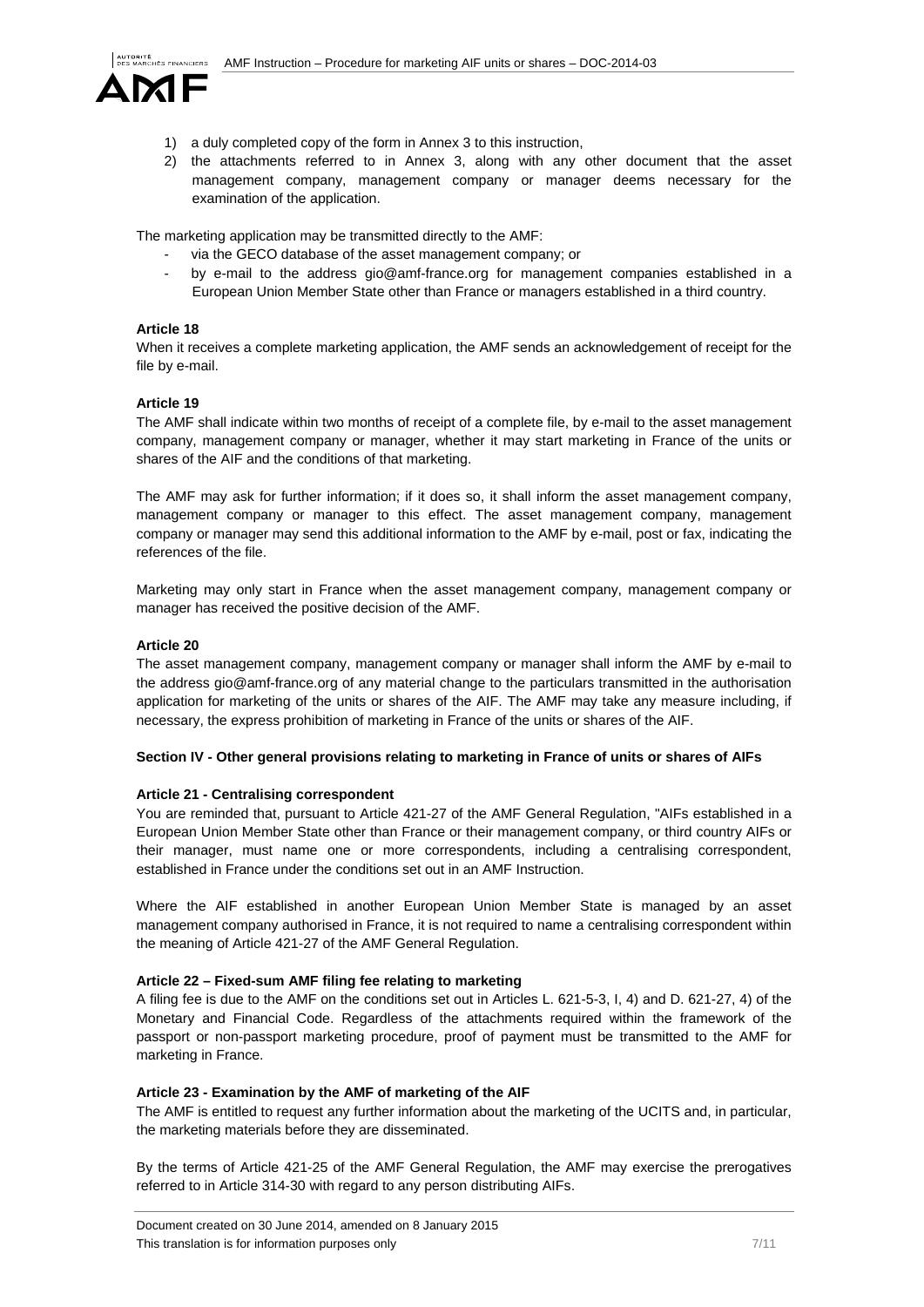

All advertisements from the AIF aimed at investors shall be clearly identified as such. They shall be accurate, clear and not misleading. More specifically, if an advertisement containing an invitation to buy units or shares of an AIF includes specific information about the AIF, it may not contain information that contradicts the information provided in the information documents for investors, or that understates the importance of such information.

Such advertisements shall state whether information documents for investors are available.

They shall stipulate where and in which languages holders and potential investors in the AIF can obtain this information and these documents, or how they can gain access to them.

By the terms of Article 314-10 of the AMF General Regulation,<sup>4</sup> "Investment services proviers shall ensure that all information that they address to clients, including marketing information, satisfies the conditions laid down in I of Article L. 533-12 of the Monetary and Financial Code.<sup>5</sup> Investment services providers shall ensure that all information, including marketing information, that they address to retail clients or that is likely to be received by retail clients, satisfies the conditions laid down in Articles 314-11 to 314-17 [of the AMF General Regulation]."

Finally, in accordance with Article 314-30 of the AMF General Regulation,<sup>6</sup> "The AMF may require investment services providers to submit to it their marketing communications for the investment services that they provide and the financial instruments that they offer prior to publication, distribution or broadcast. It may require changes to the presentation or the content to ensure that the information is accurate, clear and not misleading."

The abovementioned provisions of Articles 421-25, 314-10 and 314-30 and following of the AMF General Regulation<sup>7</sup> apply notably to advertising for the AIF.

If the AMF has asked the asset management company, management company or manager to submit the marketing communications of the AIF to it, such communications shall be sent to the following e-mail address: passports-AIFM@amf-france.org.

#### **Article 24 - Disclosure to the public in France**

1. Pursuant to Article 421-27 of the AMF General Regulation, management companies established in a European Union Member State other than France or managers established in a third country shall be required to inform unit or shareholders in the same conditions as those required by the national law of the country in which the AIF is marketed (for example, for AIFs authorised for marketing to retail or professional clients, in the conditions set out in Instruction n° 2011-20 and Instruction 2012-06 respectively).

2. Pursuant to Article 421-34, I of the AMF General Regulation, the asset management company, management company or manager shall provide investors of the AIF with the following information before they invest in the AIF:

a) a description of the investment strategy and objectives of the AIF, information on where any master AIF within the meaning of the AIFM Directive $^8$  is established and where the underlying funds are established if the AIF is a fund of funds, a description of the types of assets in which the AIF may invest, the techniques

*"I. - All the information, including communications of a promotional nature, that is sent to clients, including potential clients, by an investment service provider, shall have a content which is accurate, clear and not misleading. Communications of a promotional nature shall be clearly identifiable as such.* 

 4 Applicable to asset management companies authorised under the AIFM Directive by reference to Article 319-5 of the AMF General Regulation.<br><sup>5</sup>Article L, 533, 13 of the M

 $5$ Article L. 533-12 of the Monetary and Financial Code states that:

*II. Investment service providers shall communicate to their clients, including their potential clients, information that* enables them to have a reasonable understanding of the nature of the investment service and the specific type of financial instrument proposed, as well as the risks associated therewith, thus enabling them to make their investment *decisions in full knowledge of the facts."* 6

Applicable to asset management companies authorised under the AIFM Directive by reference to Article 319-5 of the AMF General Regulation.<br>
<sup>7</sup> Articles 314.10 and 314.

Articles 314-10 and 314-30 and following are applicable to asset management companies authorised under the AIFM

Directive by reference to Article 319-5 of the AMF General Regulation.<br><sup>8</sup> This definition is transposed into French law in Article L. 214-24 IV of the Monetary and Financial Code.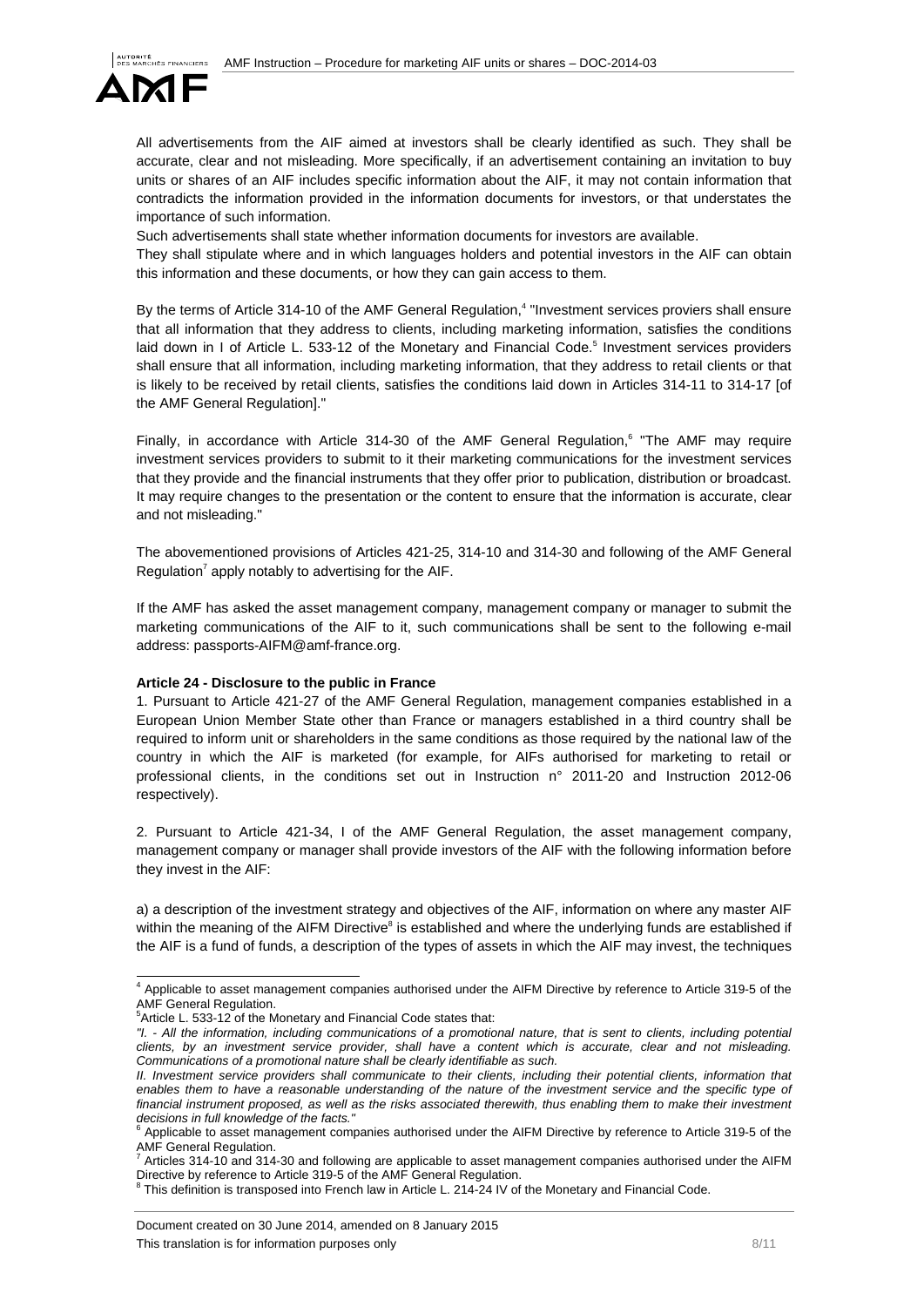

it may employ and all associated risks, any applicable investment restrictions, the circumstances in which the AIF may use leverage, the types and sources of leverage permitted and the associated risks, any restrictions on the use of leverage and any collateral and asset reuse arrangements, and the maximum level of leverage which the asset management company, management company or manager is entitled to employ on behalf of the AIF;

b) a description of the procedures by which the AIF may change its investment strategy or investment policy, or both;

c) a description of the main legal implications of the contractual relationship entered into for the purpose of investment, including information on jurisdiction, on the applicable law and on the existence or not of any legal instruments providing for the recognition and enforcement of judgements in the territory where the AIF is established;

d) the identity of the asset management company, management company or manager, of the AIF's depositary, auditor and any other service providers and a description of their duties and the investors' rights;

e) a description of how the asset management company, management company or manager is complying with the requirements of Article  $9(7)$  of Directive 2011/61/EU;<sup>9</sup>

f) a description of any management function delegated by the asset management company, management company or manager and of any safe-keeping function delegated by the depositary, the identification of the delegate and any conflicts of interest that may arise from such delegations;

g) a description of the AIF's valuation procedure and of the pricing methodology for valuing assets, including the methods used in valuing hard-to-value assets;

h) a description of the AIF's liquidity risk management, including the redemption rights both in normal and in exceptional circumstances, and the existing redemption arrangements with investors;

i) a description of all fees, charges and expenses and of the maximum amounts thereof which are directly or indirectly borne by investors;

j) a description of how the asset management company, management company or manager ensures a fair treatment of investors and, whenever an investor obtains preferential treatment or the right to obtain preferential treatment, a description of that preferential treatment, the type of investors who obtain such preferential treatment and, where relevant, their legal or economic links with the AIF or asset management company, management company or manager;

k) where available, the last annual report referred top in point 3 of this article;

l) the procedure and conditions for the issue and sale of units or shares;

m) where necessary, the last net asset value of AIF or the last market price of AIF units or shares:

n) where available, the historical performance of the AIF;

o) the identity of the prime broker and a description of any material arrangements of the AIF with its prime brokers and the way the conflicts of interest in relation thereto are managed and the provision in the contract with the depositary on the possibility of transfer and reuse of AIF assets, and information about any transfer of liability to the prime broker that may exist;

 9 Transposed into French law in Article 317-2 IV of the AMF General Regulation.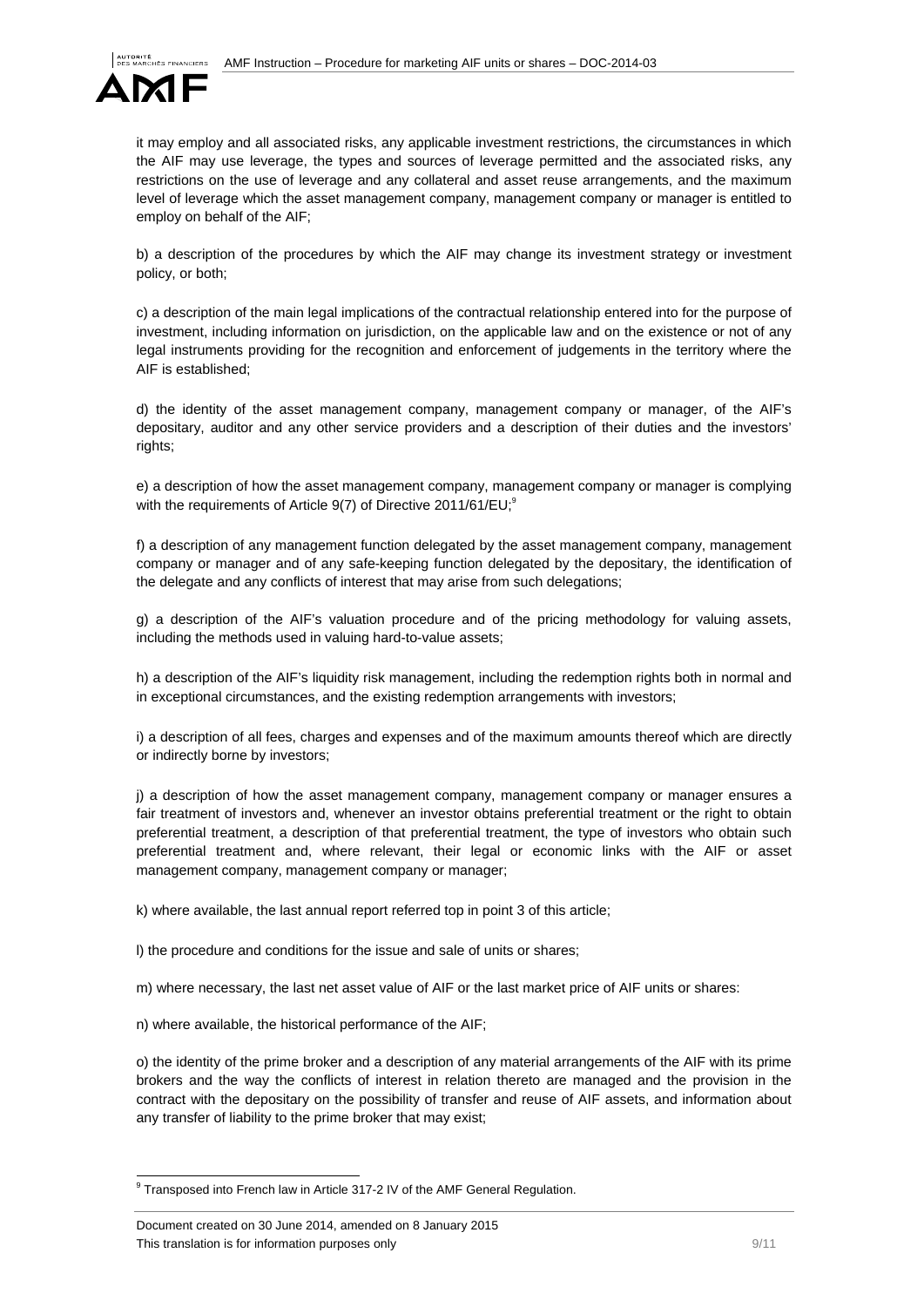

p) description of how and when the information required under paragraphs 4 and 5 of Article 23 of the AIFM Directive<sup>10</sup> will be disclosed.

q) When the units or shares of AIF are admitted for trading on a regulated market or a multilateral trading facility pursuant to Article D. 214-32-31 of the [French] Monetary and Financial Code, the AIFs make information on the procedures of this admission available to the public and, where necessary, the impact of this admission on subscription/redemption fees/commissions for investors choosing this distribution method.

You are also reminded that Article 421-34 of the AMF General Regulation also makes the following provisions:

"II. - The AIF or its asset management company, management company or manager shall inform the investors before they invest in the AIF of any arrangement made by the depositary to contractually discharge itself of liability in accordance with Article L. 214-24-10, II and II of the Monetary and Financial Code. The AIF or its asset management company, management company or manager shall also inform unit or shareholders of any changes with respect to depositary liability without delay.

IV. European Union AIFs and AIFs marketed in the European Union employing leverage, or their asset management company, management company or manager, periodically disclose to unit or shareholders:

1. The percentage of the AIF's assets which are subject to special arrangements arising from their illiquid nature;

2. Any new arrangements for managing the liquidity of the AIF;

3. The current risk profile of the AIF and the risk management systems employed by the AIF or its asset management company, management company or manager to manage those risks.

V. European Union AIFs and AIFs marketed in the European Union employing leverage, or their asset management company, management company or manager, disclose the following information regularly for each of these AIFs:

1. Any changes to the maximum level of leverage which the asset management company, management company or manager may employ on behalf of the AIF as well as any right of reuse of collateral or any guarantee granted under the leveraging arrangement;

2. The total amount of leverage employed by that AIF.

3. The annual report shall contain at least the following:

- the management report,
- the financial statements defined by the chart of accounts and including the certification issued by the statutory auditor,
- any material changes, within the meaning of Article 106 of Delegated Regulation (EU) n° 231/2013 of the Commission of 19 December 2012, to the information referred to in point 2 of this article of the instruction during the financial year covered by the report,
- the total amount of remuneration for the financial year, split into fixed and variable remuneration, paid by the asset management company, management company or manager to its staff, the number of beneficiaries and, where relevant, carried interests paid by the AIF.
- the aggregate amount of remuneration broken down by senior managers and members of staff of the asset management company, management company or manager whose activities have a material impact on the risk profile of the AIF.

Pursuant to Article L. 214-24-19 of the Monetary and Financial Code, the accounting information given in the annual report shall be prepared in accordance with French accounting standards or the accounting standards of the country in which the AIF is established.

The report issued by the statutory auditor and, where appropriate, any qualifications, shall be reproduced in full in the annual report.

l

<sup>&</sup>lt;sup>10</sup> Transposed in Article 421-34 IV and V of the AMF General Regulation.